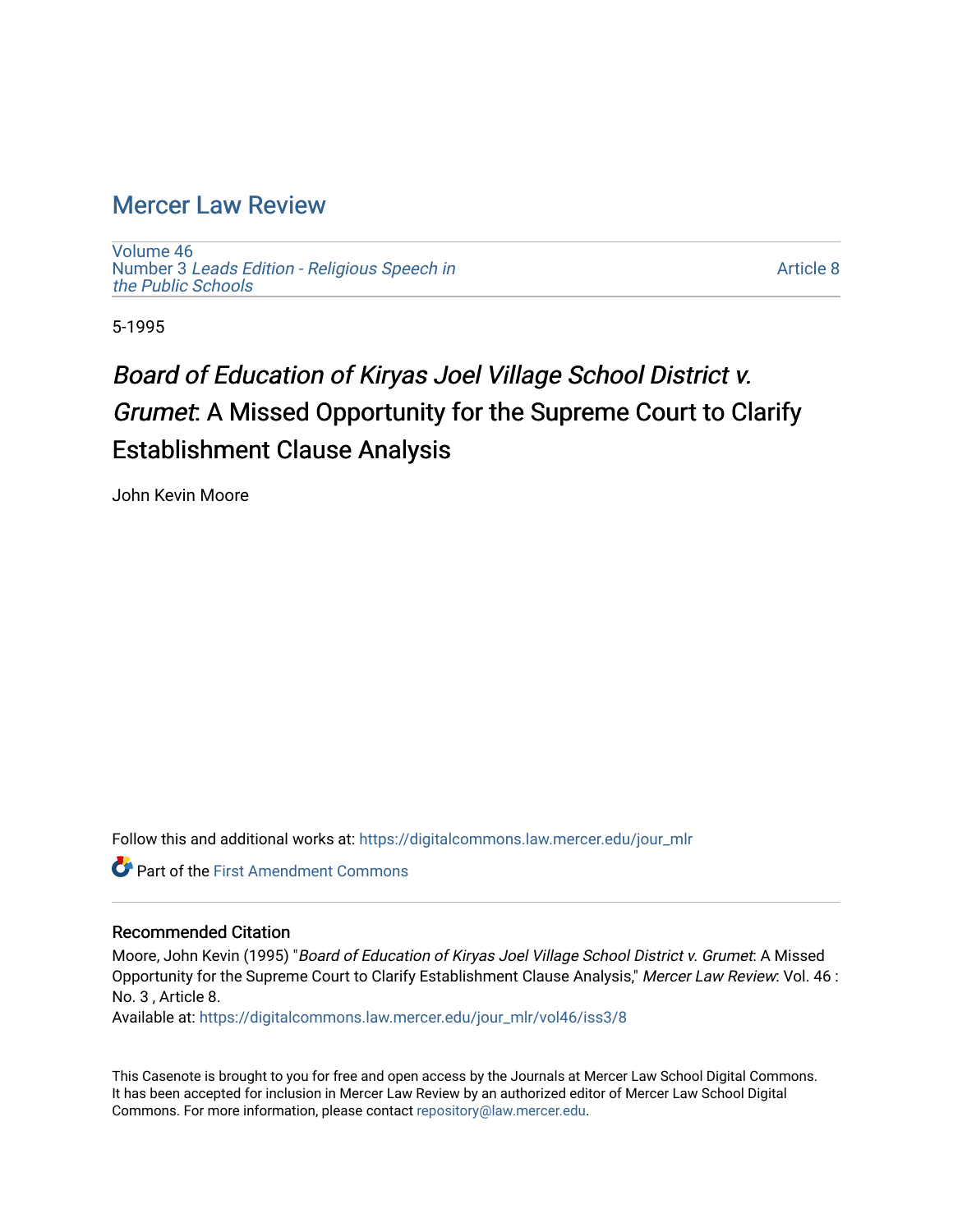## **Casenotes**

### *Board of Education of Kiryas Joel Village School District v. Grumet:* **A Missed Opportunity for the Supreme Court to Clarify Establishment Clause Analysis**

The village of Kiryas Joel in Orange County, New York is populated entirely by practitioners of Satmar Hasidim, a strict form of Judaism.<sup>1</sup> The Satmar Hasidics, incorporated the village in **1977,** and the boundaries included only the **320** acres owned and inhabited **by** Satmar Hasidics.2 Two private, gender-segregated religious schools provided the education for most of the village's children? However, these schools were not able to offer special services to handicapped children<sup>4</sup> who are entitled under state and federal law to special education services even

*3. Id.*

**<sup>1.</sup>** Board of Educ. of Kiryas Joel Village Sch. Dist. v. Grumet, 114 **S.** Ct. 2481, 2484 (1994). The Satmar Hasidic believe they are "required **by** divine command to live as their Jewish ancestors did centuries ago." Petitioner's Reply Brief at 2, 114 **S.** Ct. 2481. Their practices include: interpreting the Torah strictly, segregating the sexes outside the home, speaking Yiddish as their primary language, foregoing television and radio, and dressing in a distinctly religious manner. 114 **S.** Ct. at 2485.

<sup>2.</sup> *Id.* at 2485.

<sup>4.</sup> *Id.* These handicapped children included the deaf, the mentally retarded, and others suffering from a range of physical, mental, or emotional disorders.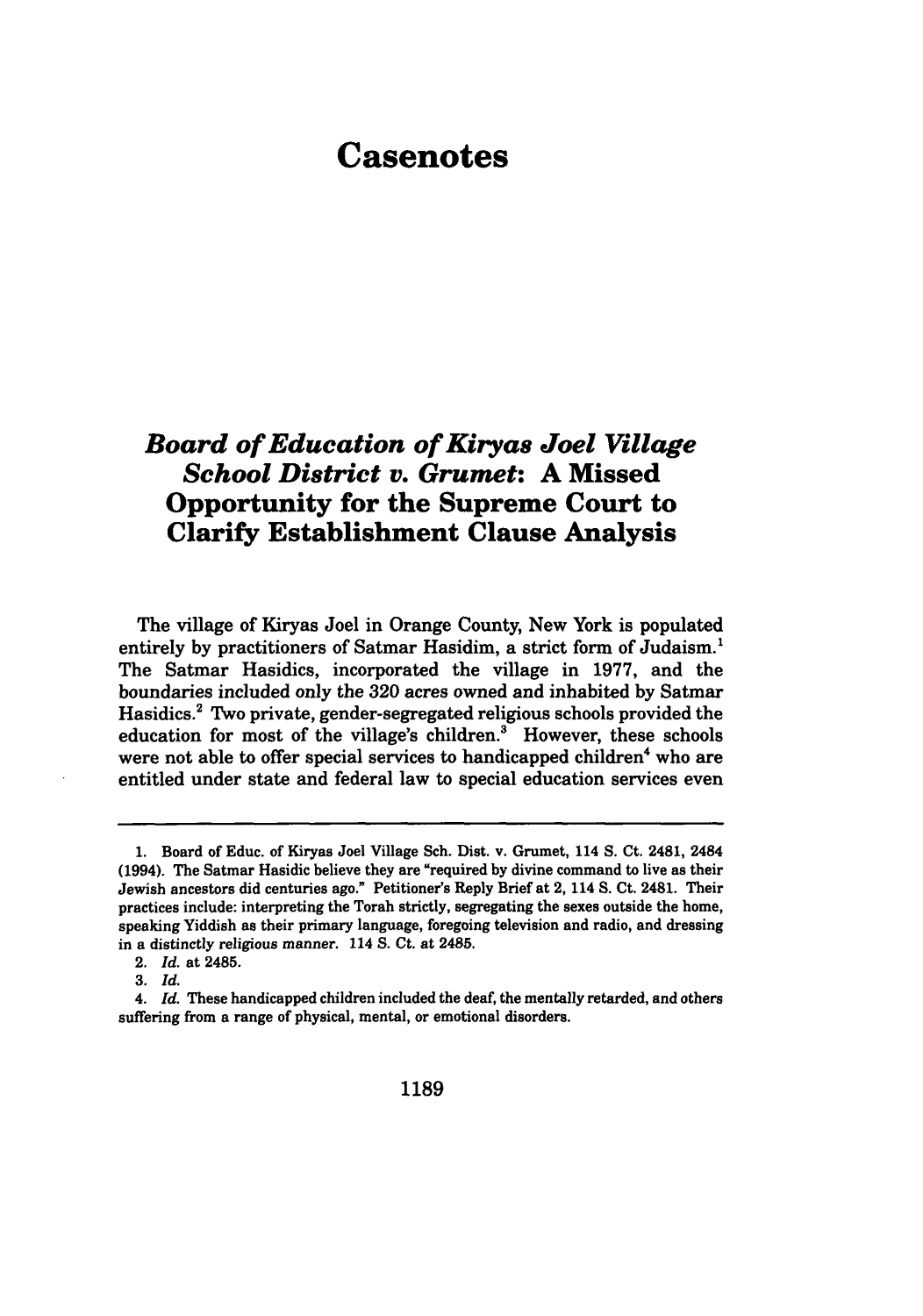when enrolled in private schools.<sup>5</sup> Thus, in 1984 the Monroe-Woodbury Central School District began providing special services for the handicapped children of Kiryas Joel at an annex to one of the private, religious schools.<sup>6</sup> Monroe-Woodbury ended this arrangement one year later, however, in response to two United States Supreme Court decisions.7 The handicapped children were thus forced to attend public schools outside the village to receive special education services. Parents of most of these children withdrew them from the public schools because of the "panic, fear and trauma [the children] suffered in leaving their own community and being with people whose ways were so different."8 By 1989, only one child from Kiryas Joel was attending public schools; the other handicapped children either received privately funded services or went without.<sup>9</sup> In the wake of this problem, the New York Legislature passed a statute creating a separate school district for the village of Kiryas Joel.<sup>10</sup> The Kiryas Joel Village School District operated only a special education program for handicapped children. The other children stayed in their respective parochial schools, relying on the new school district for transportation, remedial education, and health and welfare services.<sup>11</sup> In response to the enactment of Chapter 748, Louis Grumet and others brought an action against the State Education Department and various state officials challenging the statute as an unconstitutional establishment of religion.<sup>12</sup> The State Supreme Court for Albany County allowed the Kiryas Joel Village School District and Monroe-Woodbury to intervene as party defendants and accepted the

*6. Id.*

12. *Id.*

**<sup>5.</sup>** Individuals with Disabilities Education Act, 20 **U.S.C.** § 1400 **(1988 &** Supp. **IV);** N.Y. EDUC. LAW art. **89** (McKinney **1981 &** Supp. 1994).

**<sup>7.</sup>** *See* Aguilar v. Felton, 473 **U.S.** 402 **(1985),** *and* School Dist. of Grand Rapids v. Ball, 473 **U.S. 373 (1985)** (companion cases holding that federal **funds** used to pay salaries of public school teachers who provided remedial services to parochial schools violated the Establishment Clause).

**<sup>8.</sup>** Board of **Educ.** of Kiryas Joel Village Sch. Dist., 114 **S.** Ct. at 2485 (citing Board of Educ. of Monroe-Woodbury Central Sch. Dist. v. Wieder, **72 N.Y.2d 174, 180-81,527 N.E.2d 767, 770 (1988)).**

**<sup>9.</sup>** 114 **S.** Ct. at 2486.

**<sup>10. 1989</sup>** N.Y. LAws ch. **748.** The statute provides in part: "The territory of the village of Kiryas Joel **...** shall be and hereby is constituted **a** separate school district... and shall have and enjoy all the powers and duties of a union free school district under the provisions of the education law." *Id.* at § **1.**

<sup>11. 114</sup> **S.** Ct. at 2486. In fact, the school district served several of the neighboring districts' handicapped Hasidic children as well. In all, the new district served just over forty full-time students, and two or three times that many parochial school students on a part-time basis. *Id.*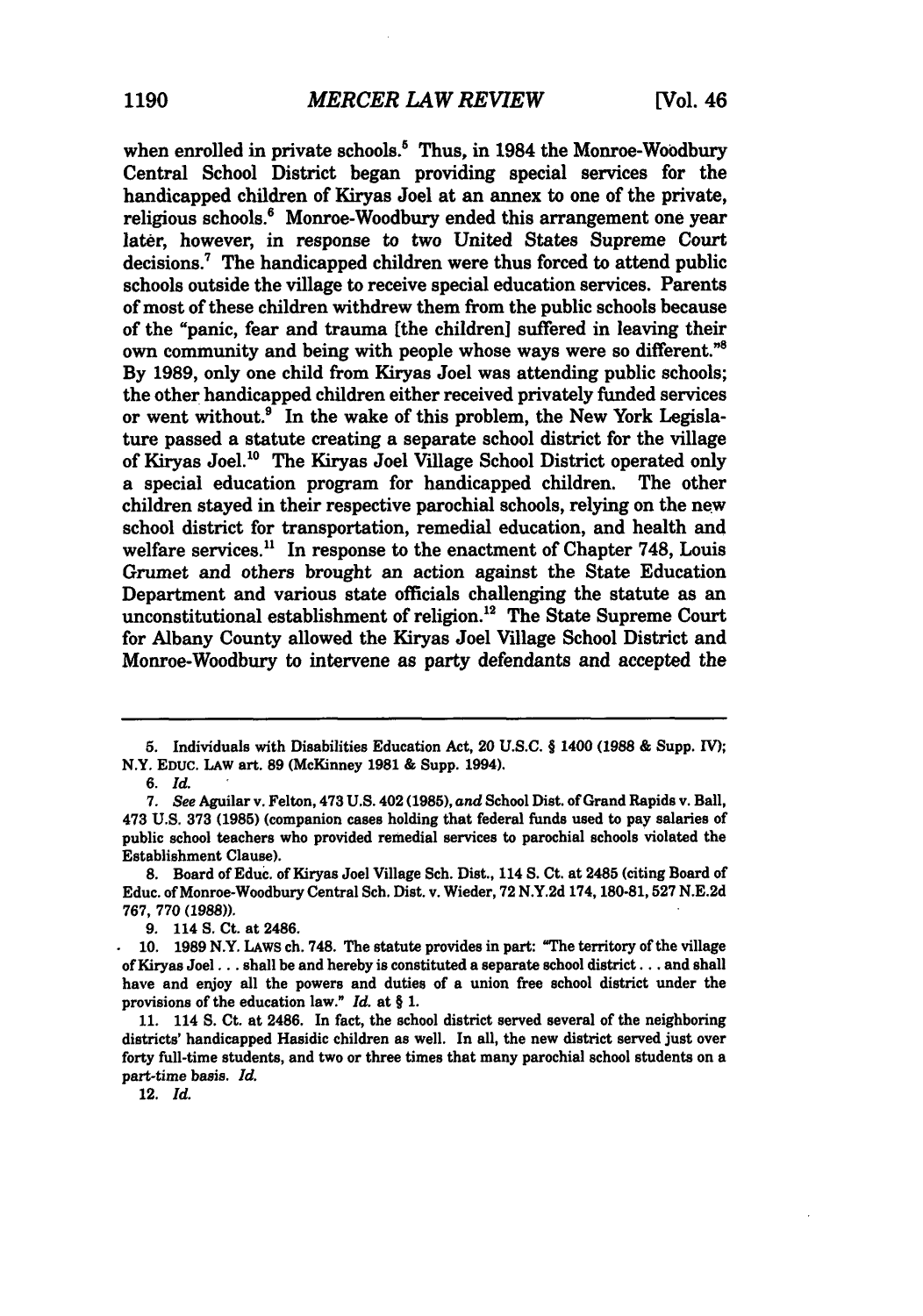parties' stipulation discontinuing the action against the original state defendants.<sup>13</sup> On summary judgment, the trial court ruled for the plaintiffs, finding that the statute failed all three prongs of the *Lemon* Test,<sup>14</sup> and was thus unconstitutional.<sup>15</sup> A divided New York Appellate Division affirmed on the ground that the statute was unconstitutional because it had the primary effect of advancing religion.<sup>16</sup> The state court of appeals affirmed.<sup>17</sup> The Supreme Court of the United States granted certiorari,<sup>18</sup> and affirmed the lower court, holding that because the statute was "tantamount to an allocation of political power on a religious criterion and neither presupposes nor requires governmental impartiality toward religion", it violated the prohibition on establishment.<sup>19</sup>

The First Amendment to the United States Constitution, applied to the states through the Fourteenth Amendment, provides, in part, that "Congress shall make no law respecting an establishment of religion, or prohibiting the free exercise thereof."<sup>20</sup> In *Reynolds v. United States*,<sup>21</sup> the Supreme Court interpreted the Establishment Clause as creating "a wall of separation between Church and State.<sup>22</sup> Likewise, in *Everson v. Board of Education of Ewing Township23* the Supreme Court reaffirmed the idea that the Establishment Clause built a "wall of separation." However, this rigid "wall of separation" standard proved to .be an unworkable test in light of the inevitable relationship between government and religion.24 Thus, in *Lemon v. Kurtzman25* the Supreme Court finally recognized that "the line of separation, far from being a 'wall,' is a blurred, indistinct, and variable barrier depending on all the circumstances of a particular relationship."26 In *Lemon,* the

- **19.** *Id.* at 2484.
- 20. **U.S. CONST.** amend. *1,* amend. **XIV.**
- 21. **98 U.S.** 145 **(1878).**

**23. 330 U.S. 1** (1947). The Court also stressed the principle that the Establishment Clause forbids not only state practices that "aid one religion... or prefer one religion over another," but also those that "aid all religions." *Id.* at **15.**

24. See, e.g., Walz v. Tax Comm'n, **397 U.S.** 664 **(1970)** (holding that a New York statute exempting from real property tax realty owned **by** religious associations and used exclusively for religious purposes did not violate the Establishment Clause).

**25.** 403 **U.S. 602 (1971).**

**26.** *I&* at 614.

**<sup>13.</sup>** *Id.* at 2487.

<sup>14.</sup> Lemon v. Kurtzman, 403 **U.S. 602 (1971).**

**<sup>15.</sup>** 114 **S.** Ct. at **2487.**

**<sup>16. 187</sup> A.D.2d 16, 592 N.Y.S.2d 123 (1992).**

**<sup>17. 81</sup> N.Y.2d 518, 618 N.E.2d** 94 **(1993).**

**<sup>18.</sup>** Board of the Kiryas Joel Village Sch. Dist. v. Grumet, 114 **S.** Ct. 544 **(1993).**

**<sup>22.</sup>** *Id.* at 164. Justice Waite plucked these words from a letter **by** Thomas Jefferson.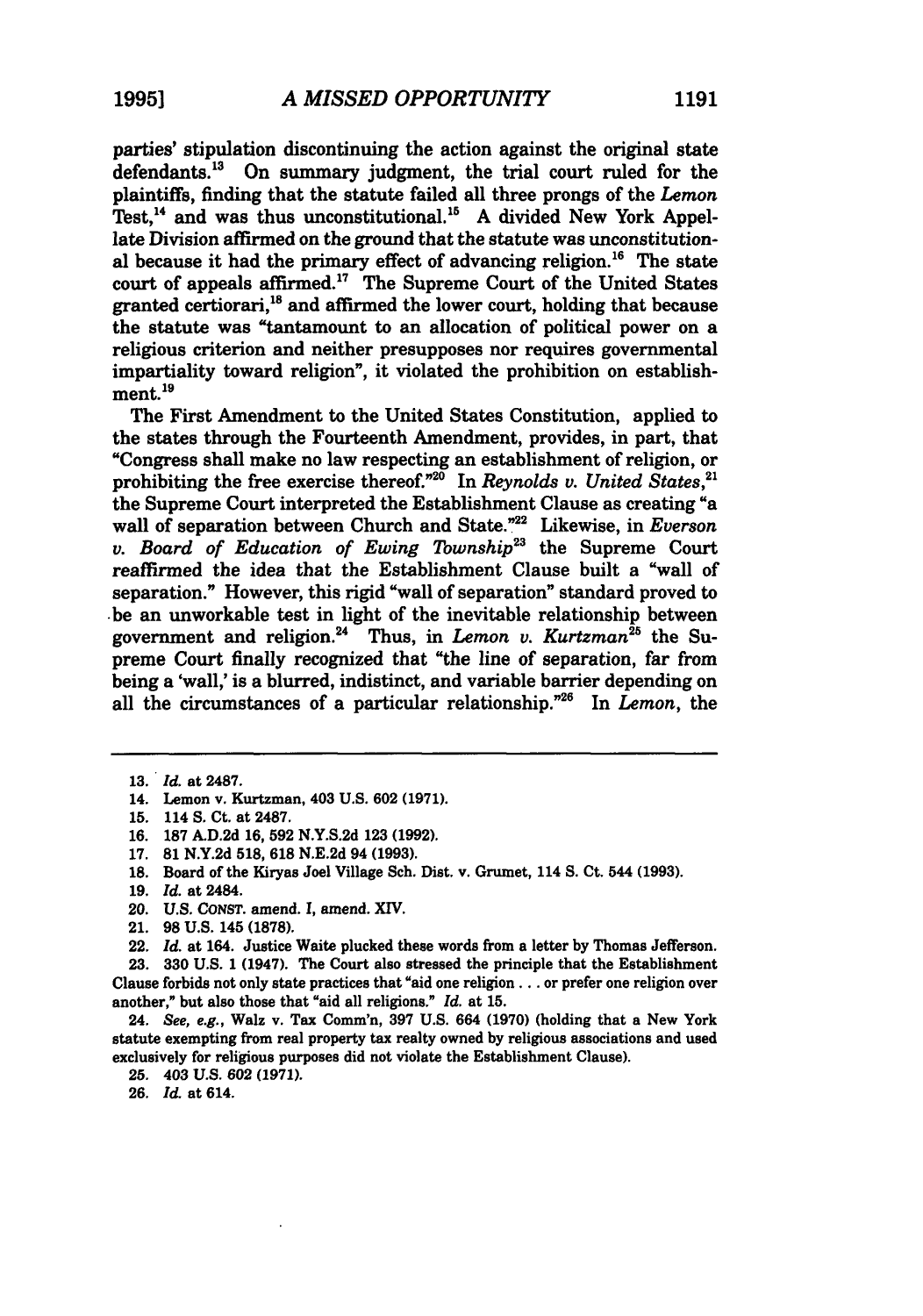Court instituted a three-pronged test that vowed to add clarity and stability to Establishment Clause issues. Under the *Lemon* test, a governmental action must **(1)** have a secular purpose; (2) have a principal or primary effect that neither advances nor inhibits religion; and (3) must not foster an excessive government entanglement with religion. $27$  Rather than providing clarity and stability to Establishment Clause analysis, the *Lemon* test has added only confusion and uncertainty in its use.<sup>2</sup> 8 For example, in *Larson v. Valente29* the Supreme Court held that a Minnesota statute requiring registration and disclosure only of those religious organizations that solicited more than fifty percent of their funds from nonmembers violated the Establishment Clause.<sup>30</sup> The Court did not rely on the *Lemon* test to invalidate the statute, but rather applied strict scrutiny and the principle that government cannot prefer one religious organization over another.<sup>31</sup> Alternatively, the Supreme Court in *Larkin v. Grendel's Den, Inc.*<sup>32</sup> relied exclusively on the *Lemon* test to hold that a Massachusetts statute, which vested in the governing bodies of churches the power to effectively veto applications for liquor licenses within a 500-foot radius of churches, violated the Establishment Clause.33 Thus, the Court implicates the *Lemon* test only in some situations. In others, the Court will effectively ignore *Lemon,* and harken back to the principles of separation of church and state, and strict government neutrality towards religion.<sup>34</sup> A comparison of two recent cases, *Aguilar v. Felton*<sup>36</sup> and *Lee v. Weisman*,<sup>36</sup> provides a model illustration of this trend. In *Aguilar,* the Court's harsh adherence to the *Lemon* test struck down a New York City program that used federal funds to pay salaries of public school teachers who provided much needed remedial services to parochial schools.<sup>37</sup> By contrast, the

<sup>27.</sup> *Id.* at 612-13.

**<sup>28.</sup>** *See* Stuart W. Bowen, Jr., *Is Lemon A Lemon? Crosscurrents In Contemporary Establishment Clause Jurisprudence,* 22 **ST.** MARY'S **L.J. 129 (1990).**

**<sup>29.</sup>** 456 **U.S. 228 (1982).**

**<sup>30.</sup>** *Id.* at **255.**

**<sup>31.</sup>** *Id.* at 246.47. The Court did add that the statute probably violated the third prong of the Lemon test, the prohibition on excessive entanglement. *Id.* at **252.**

**<sup>32.</sup>** 459 **U.S. 116 (1982).**

**<sup>33.</sup>** *Id.* The Court found that the statute not only had the primary and principal effect of advancing religion, but also fostered an excessive government entanglement with religion. *Id.* at **126.**

<sup>34.</sup> *See* Everson, *supra* note **23.**

**<sup>35.</sup>** 473 **U.S.** 402 **(1985).**

**<sup>36.</sup>** 112 **S.** Ct. 2649 **(1992).**

**<sup>37.</sup>** 473 **U.S.** at 414. The Court found that despite New York City's extensive supervision to ensure religious neutrality, the program nevertheless violated the second and third prongs of the Lemon test. *Id.* Also, this decision and its companion case, School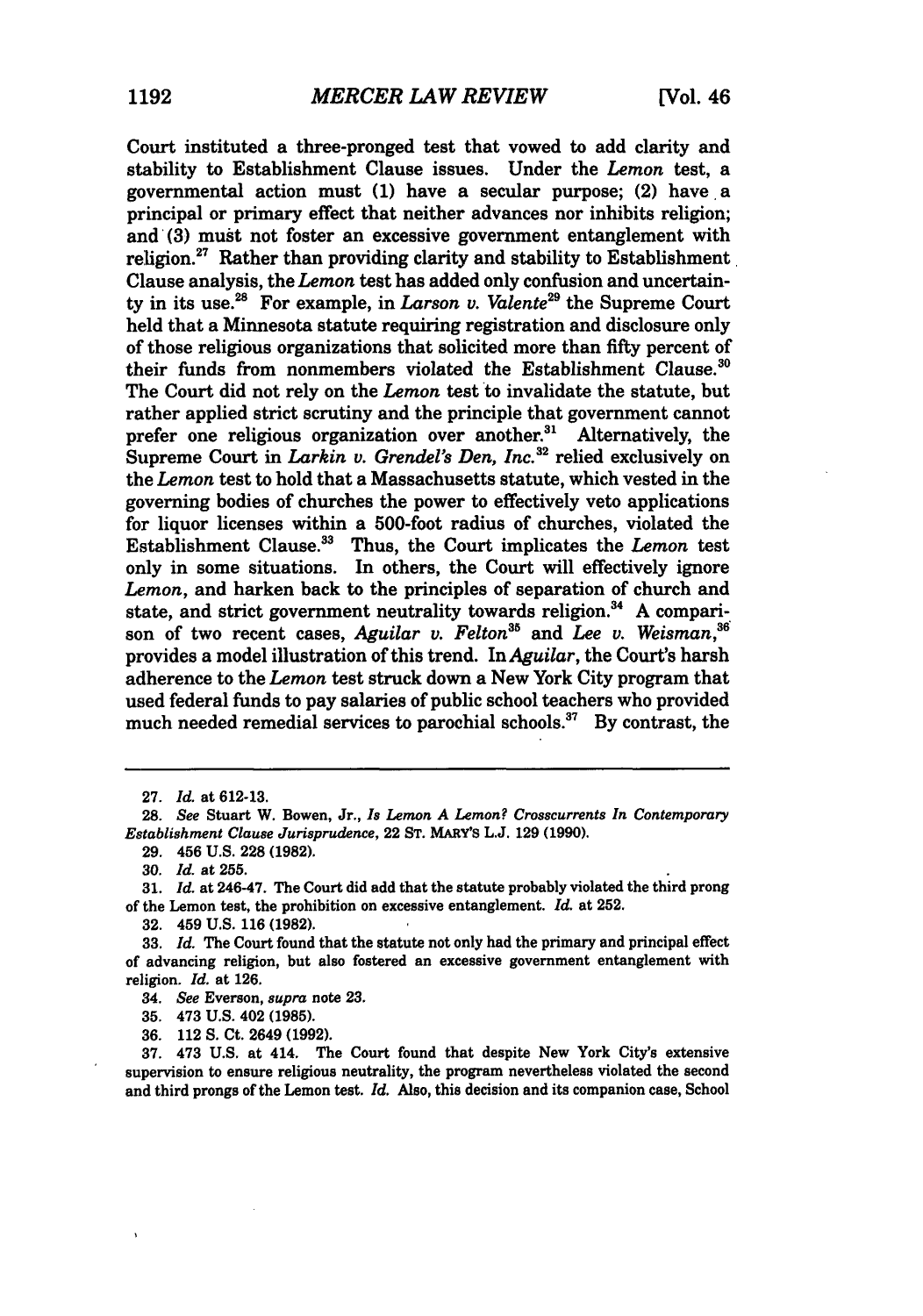Court in *Lee* not only declined to reconsider *Lemon, <sup>8</sup>*but also did not even cite *Lemon* as authority in holding prayers at public school graduation ceremonies unconstitutional.<sup>39</sup> Rather, the Court resolved the Establishment Clause issue on the ground that government is forbidden to sponsor or direct a religious exercise in a public school.<sup>4</sup> Therefore, when *Board of Education of Kiryas Joel Village School* District<sup>41</sup> confronted the Court, constitutional scholars eagerly hoped the Justices would either re-establish the *Lemon* test or formulate a new paradigm for Establishment Clause analysis.42

The Supreme Court, in a six-to-three decision, held the New York statute, Chapter 748, which created a school district for the Village of Kiryas Joel, unconstitutional.<sup>43</sup> In reaching its decision, however, the Court, refused to clarify its analysis for future Establishment Clause issues. The filing of four concurring opinions, each stressing a different approach to interpret the Establishment Clause,<sup>44</sup> highlighted the unclear status of this analysis. In Justice Souter's plurality opinion, the Court focused on the character of the group vested with governmental authority.<sup>45</sup> Pointing to the drawing of village lines to exclude all but Satmar Hasidics, the Court explained that the village is "defined by its character as a religious community, in a legal and historical context."<sup>46</sup> Even though Chapter 748 did not delegate governmental power expressly to the religious beliefs of the Satmar Hasidic community, the Court found that because of the group's character "Chapter 748 effectively identifies these recipients of governmental authority by reference to doctrinal adherence.<sup>"47</sup> Thus, the Court concluded that Chapter 748 was "substantially equivalent to defining a political subdivision and hence the qualification for its franchise by a religious

Dist. of Grand Rapids v. Ball, 473 U.S. 373 **(1985),** are the two cases that dismantled Monroe-Woodbury's accommodation of the handicapped children of Kiryas Joel prior to the passage of Chapter 748. *See supra* note **7.**

**<sup>38.</sup>** 112 **S.** Ct. at **2655.**

**<sup>39.</sup>** *Id.*

<sup>40.</sup> *Id.*

<sup>41. 114</sup> **S.** Ct. 2481 (1994).

<sup>42.</sup> Marcia Coyle, *Drawing a New Line on Religion? Justices Consider Whether A Jewish Sect's School District Passes Muster,* **NATL L.J.,** Apr. **25,** 1994, at **1.**

<sup>43. 114</sup> **S.** Ct. at **2487.**

<sup>44.</sup> *Id.* at 2481. Justice Blackmun filed a concurring opinion. Justice Stevens filed a concurring opinion joined **by** Justices Blackmun and Ginsburg. Justice O'Connor filed an opinion concurring in part and concurring in the judgment. Justice Kennedy filed an opinion concurring in the judgment only. *Id.*

<sup>45.</sup> *Id.* at 2489.

<sup>46.</sup> *Id.* at 2487.

<sup>47.</sup> *Id.* at 2489.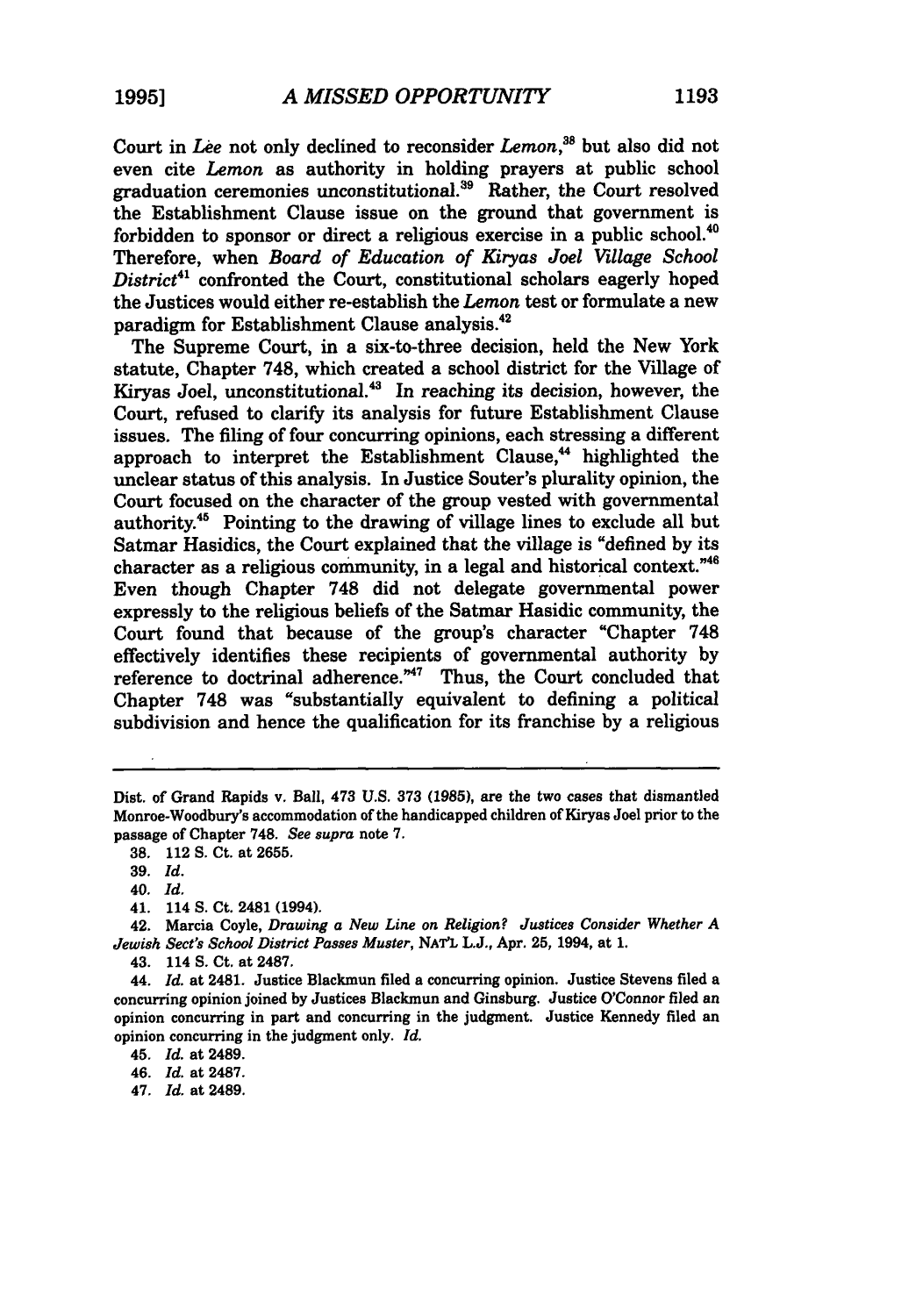test, resulting in a purposeful and forbidden 'fusion of governmental and religious functions." $48$  In this part of its analysis, the Court has In this part of its analysis, the Court has essentially invoked the entanglement prong of the *Lemon* test. Justice Blackmun's concurring opinion echoed this idea **by** strongly emphasizing that the decision did not represent a departure from *Lemon.49* Justice O'Connor's concurring opinion stated, however, that "the Court's opinion does not focus on the Establishment Clause test we set forth in Lemon.<sup>"50</sup> Moreover, Justice Kennedy's concurring opinion did not even mention *Lemon;* instead, it found the statute unconstitutional because the government intentionally drew political boundaries based on a particular religious faith.<sup>51</sup> Also, Justice Kennedy stated that the decisions in *Grand Rapids*<sup>52</sup> and *Aguilar*,<sup>53</sup> both resolved on strict applications of the *Lemon* test, "may have been erroneous."54 The uncertainty surrounding the viability of *Lemon* thus remains, as even the Justices themselves cannot agree on its application. Another chief concern of the Court was that the legislature failed "to exercise governmental authority in a religiously neutral way."<sup>55</sup> The Court stressed the general principle that civil authority must be employed in a manner neutral to religion.<sup>56</sup> By selecting the Kiryas Joel community, and hence the Satmar Hasidic religion, for special treatment, the legislature practiced religious favoritism with no guarantee that other similarly situated groups would be treated equally.<sup>57</sup> The Court concluded that the legislature failed to uphold the constitutional mandate that "neutrality as among religions must be honored."<sup>58</sup> Thus, the Court also relied on *pre-Lemon* principles of neutrality and separation to find the statute unconstitutional.<sup>59</sup> Justice Stevens'

**52.** *See supra* note **36** and accompanying text.

<sup>48.</sup> *Id.* at 2490 (quoting Larkin **v.** Grendel's Den, 459 **U.S.** at **126).**

<sup>49. 114</sup> **S.** Ct. at 2494 (Blackmun, **J.,** concurring). Justice Blackmun asserted that the decision based its conclusion on the second and third prongs of the Lemon test; the principal or primary effect prong and the entanglement prong. *Id.*

**<sup>50.</sup>** 114 **S.** Ct. at 2498 (O'Connor, **J.,** concurring). Justice O'Connor stressed that Establishment Clause analysis would be better served if it was "freed from the Lemon test's rigid influence." *Id.* at **2500.** She advocated an analysis that would be sensitive to the particular context of each case resulting in "more opportunity to pay attention to the specific nuances of each area." *Id.*

**<sup>51.</sup>** 114 **U.S.** at **2505** (Kennedy, **J.,** concurring).

**<sup>53.</sup>** *Id.*

<sup>54. 114</sup> **U.S.** at **2505** (Kennedy, **J.,** concurring).

**<sup>55.</sup>** *Id.* at 2491.

**<sup>56.</sup>** *Id.*

**<sup>57.</sup>** *Id.*

**<sup>58.</sup>** *Id.* at 2493.

**<sup>59.</sup>** See Everson, *supra* note **23.**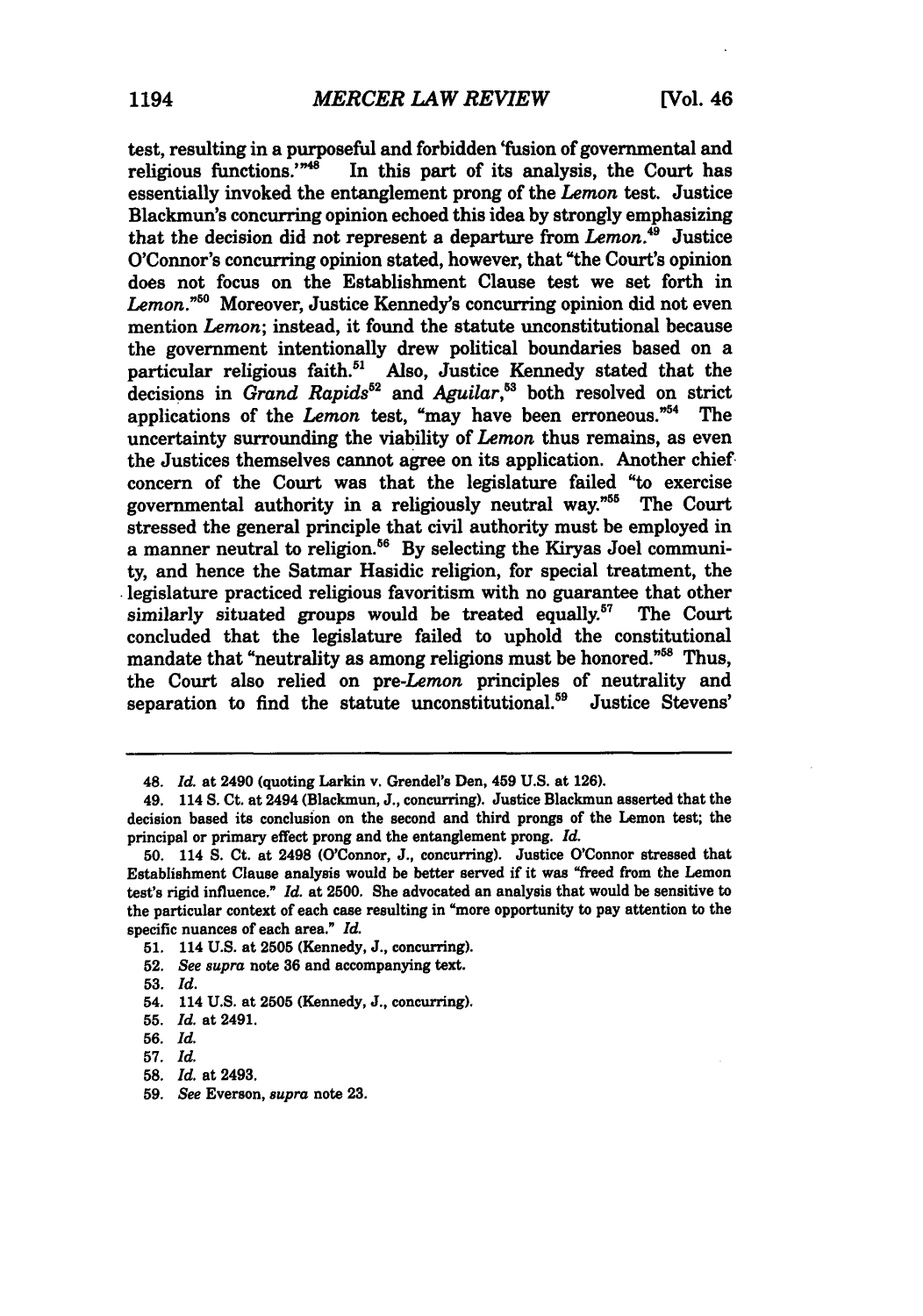concurring opinion, joined **by** Justices Blackmun and Justice Ginsburg, expanded these principles **by** stressing the unconstitutionality of the statute's affirmative support for a religious sect's segregation.<sup>60</sup> 0 In holding the statute impermissibly delegated governmental authority to a group defined **by** its character as a religious community, the Court not only relied on principles of *Lemon,"'* but also stressed the preeminent mandate of governmental neutrality towards religion.<sup>62</sup>

In choosing to use both *Lemon* and strict neutrality principles, the Court rejected any notion that it might formulate a new analysis for Establishment Clause issues.<sup>63</sup> Thus, the decision will be remembered for what it did not do, rather than for what it did. The Court passed on an opportunity to clarify the determinative principles for deciding Establishment Clause cases. Instead, the Court placed Establishment Clause analysis into a lottery, where not even the Justices themselves know which principles to apply. Moreover, the decision sends a warning signal to state legislatures seeking to accommodate religion. The Court stated that "the Constitution allows the state to accommodate religious needs by alleviating special burdens,<sup> $n64$ </sup> but the minefield of principles a statute now must avoid to be upheld suggests that religious accommodation will only be tolerated in the rarest of circumstances. As Justice Kennedy's criticism of *Aguilar* intimated, however, there may be a window of opportunity for religious accommodation that was formerly closed. $65$  The Court now appears to have five Justices willing to overturn *Aguilar* and allow the type of accommodation that was present in the New York City program which paid public school teachers to provide remedial services at parochial schools.<sup>66</sup> Therein lies the provide remedial services at parochial schools.<sup>66</sup> paradox of *Board of Education of Kiryas Joel Village School District.67* The Supreme Court, as it now stands, seems amenable to validating a previously unconstitutional religious accommodation that resulted in the creation of the Kiryas Joel Village School District. This paradox lends

**<sup>60.</sup>** 114 **S. Ct.** at 2495 (Stevens, J., concurring).

**<sup>61.</sup>** *Id.* at 2488.

**<sup>62.</sup>** *Id.* at 2491.

**<sup>63.</sup>** See Daniel Wise, *Religious School District Held Unlawful: Splintered High Court Affirms 1993 Ruling By State Court Of Appeals,* N.Y.L.J., June 28, 1994, at **1.**

**<sup>64.</sup>** 114 S. Ct. at 2492.

<sup>65.</sup> *See supra* note 53 and accompanying text.

**<sup>66.</sup>** *See Aguilar,* 473 U.S. at 402. The dissenters in Aguilar still present on the Court are Chief Justice Rehnquist and Justice O'Connor. By their dissents in Board of Educ. of Kiryas Joel Village Sch. Dist., Justices Scalia and Thomas would also appear willing to join Justice Kennedy in overturning a decision such as Aguilar. 114 **S.** Ct. at 2505 (Scalia, **J.** dissenting).

**<sup>67.</sup>** 114 **S.** Ct. 2481 (1994).